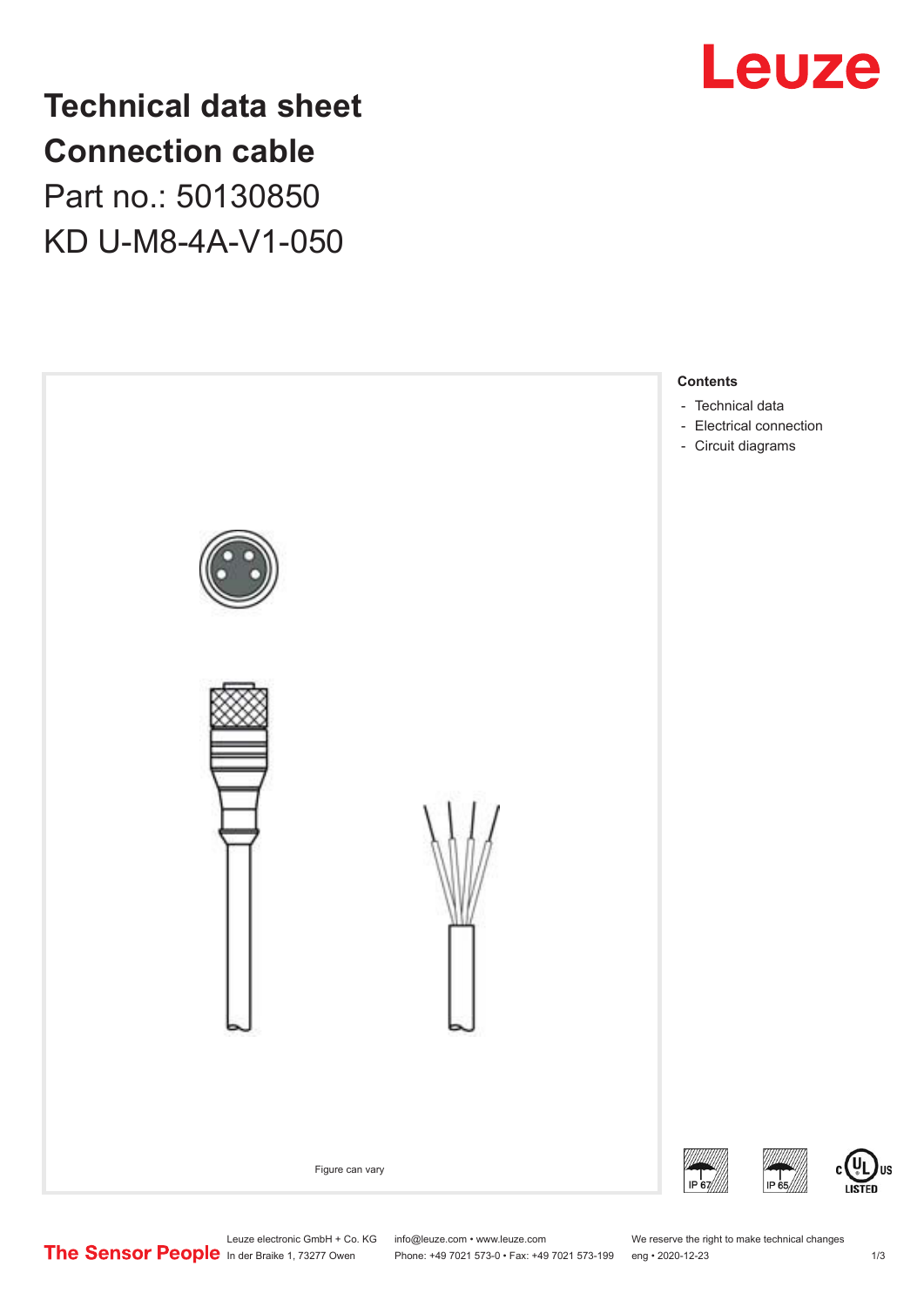## <span id="page-1-0"></span>**Technical data**

#### **Electrical data**

**Performance data Operating voltage** Max. 30 V AC/DC

#### **Connection**

| <b>Connection 1</b>               |                                                                                                        |
|-----------------------------------|--------------------------------------------------------------------------------------------------------|
| <b>Type of connection</b>         | Connector                                                                                              |
| <b>Thread size</b>                | M <sub>8</sub>                                                                                         |
| <b>Type</b>                       | Female                                                                                                 |
| Handle body material              | PUR                                                                                                    |
| No. of pins                       | 4-pin                                                                                                  |
| Version                           | Axial                                                                                                  |
| Lock                              | Screw fitting, nickel-plated diecast zinc,<br>recommended torque 0.6 Nm, self-<br>locking              |
| <b>Connection 2</b>               |                                                                                                        |
| <b>Type of connection</b>         | Open end                                                                                               |
|                                   |                                                                                                        |
| <b>Cable properties</b>           |                                                                                                        |
| <b>Number of conductors</b>       | 4 Piece(s)                                                                                             |
| Wire cross section                | $0.25$ mm <sup>2</sup>                                                                                 |
| <b>AWG</b>                        | 24                                                                                                     |
| Sheathing color                   | <b>Black</b>                                                                                           |
| <b>Shielded</b>                   | <b>No</b>                                                                                              |
| Silicone-free                     | Yes                                                                                                    |
| Cable design                      | Connection cable (open on one end)                                                                     |
| Cable diameter (external)         | 4.7 mm                                                                                                 |
| Cable length                      | 5,000 mm                                                                                               |
| <b>Sheathing material</b>         | <b>PVC</b>                                                                                             |
| Wire insulation                   | PVC.                                                                                                   |
| Suitability for drag chains       | No.                                                                                                    |
| Properties of the outer sheathing | Free of CFC, cadmium, silicone and<br>lead, easily machine-processable                                 |
| Resistance of the outer sheathing | Good oil, gasoline and chemical<br>resistance, flame retardant in<br>accordance with UL 1581 VW1 / CSA |

FT1

### **Mechanical data Width across flats** 9 mm **Bending radius, flexible laying, min.** Min. 10 x cable diameter **Bending radius, stationary laying, min.** Min. 5 x cable diameter **Environmental data Ambient temperature, operation, flexible use** -5 ... 80 °C **Ambient temperature, operation, stationary use** -30 ... 80 °C **Certifications Degree of protection** IP 65 IP 67 **Certifications** c UL US **Classification**

| <b>Customs tariff number</b> | 85444290 |
|------------------------------|----------|
| eCl@ss 5.1.4                 | 27279201 |
| $eC$ <sub>0</sub> $e$ ss 8.0 | 27279218 |
| eCl@ss 9.0                   | 27060311 |
| eCl@ss 10.0                  | 27060311 |
| eCl@ss 11.0                  | 27060311 |
| <b>ETIM 5.0</b>              | EC001855 |
| <b>ETIM 6.0</b>              | EC001855 |
| <b>ETIM 7.0</b>              | EC001855 |

## **Electrical connection**

#### **Connection 1**

| Type of connection   | Connector                                                                             |
|----------------------|---------------------------------------------------------------------------------------|
| <b>Thread size</b>   | M <sub>8</sub>                                                                        |
| <b>Type</b>          | Female                                                                                |
| Handle body material | <b>PUR</b>                                                                            |
| No. of pins          | $4$ -pin                                                                              |
| Version              | Axial                                                                                 |
| Lock                 | Screw fitting, nickel-plated diecast zinc, recommended<br>torque 0.6 Nm, self-locking |

#### **Pin Conductor color**

|   | Brown        |
|---|--------------|
| 2 | White        |
| 3 | Blue         |
| 4 | <b>Black</b> |



# Leuze

Leuze electronic GmbH + Co. KG info@leuze.com • www.leuze.com We reserve the right to make technical changes<br>
The Sensor People in der Braike 1, 73277 Owen Phone: +49 7021 573-0 • Fax: +49 7021 573-199 eng • 2020-12-23

Phone: +49 7021 573-0 • Fax: +49 7021 573-199 eng • 2020-12-23 2/3